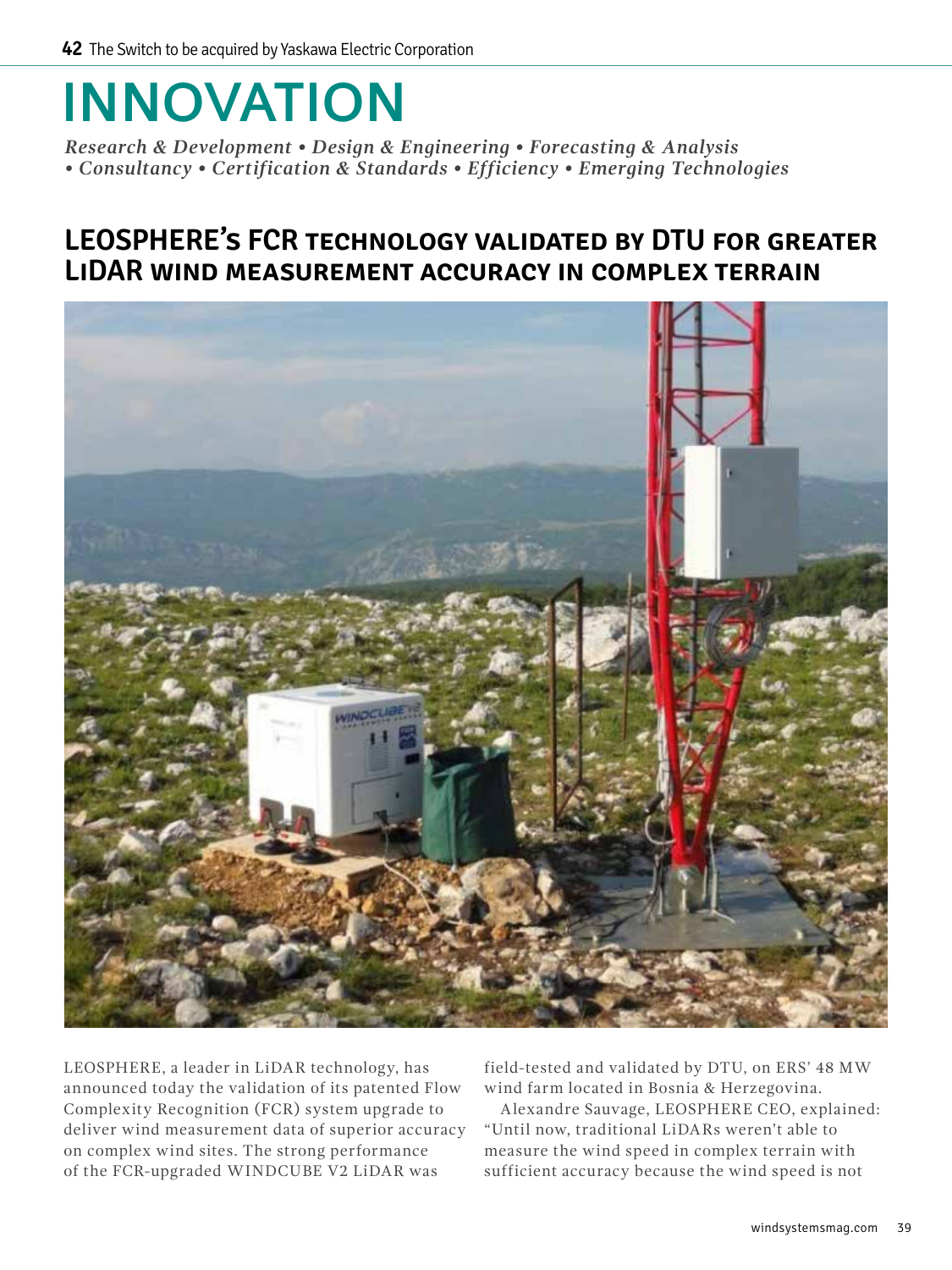horizontally homogeneous. LEOSPHERE's Flow Complexity Recognition (FCR) upgrade is the only innovative solution on the market to fix this issue. The FCR technology is essentially an online correction system which can be paired with our WIND-CUBE V2 LiDAR. Thanks to the unique fifth vertical beam, it accounts for the impact of the terrain complexity on the measurements. The FCR upgrade combines hardware and software innovations to enable our WINDCUBE V2 LiDAR to reach a measurement difference of only 1.5 percent compared to met mast based measurements."

The Hrgud wind farm, chosen for the field validation testing, is a turbulent and complex wind site, located on an oblong 100 meter-high hill about 1.5 kilometers North of a 1,000 meter-deep and 2,000 meter-wide canyon. In this field test, a 77.5-meter reference met mast was erected and instrumented by COWI to perform the wind resource assessment as part of a larger feasibility study for ERS, the wind farm owner.

A WINDCUBE V2 LiDAR was installed next to the met mast in order to provide an additional set of wind data and establish a LiDAR/Met Mast comparison.

This measurement campaign, led by DTU, was conducted with both the regular WINDCUBE LiDAR, and the FCR-upgraded machine. The results showed that the use of the FCR option on the WINDCUBE has led to a reduction of the measurement bias from -4.1% to +1.5% compared to the cup anemometer met mast. The greater accuracy of the results is in line with other FCR field tests.

"Until now, in both complex terrain and complex flow situations, all remote sensors on the market have shown a measurement bias due to the lack of flow homogeneity across the measured volume. With our FCR option, we offer a product that significantly reduces this bias. The WINDCUBE V2 provides direct and accurate wind measurements on complex terrain, thereby eliminating the need for CFD-based post-processing or post-correction of data, and saving time and money for project developers," continued Alexandre Sauvage.

This measurement campaign proves the accuracy of the WINDCUBE v2 whatever the terrain configuration, flat or complex. Wind energy developers can use this light, ultra-portable and easy-to-move remote sensor with ease and confidence at all sites for bankable wind measurements, whether in simple or complex terrain.  $\lambda$